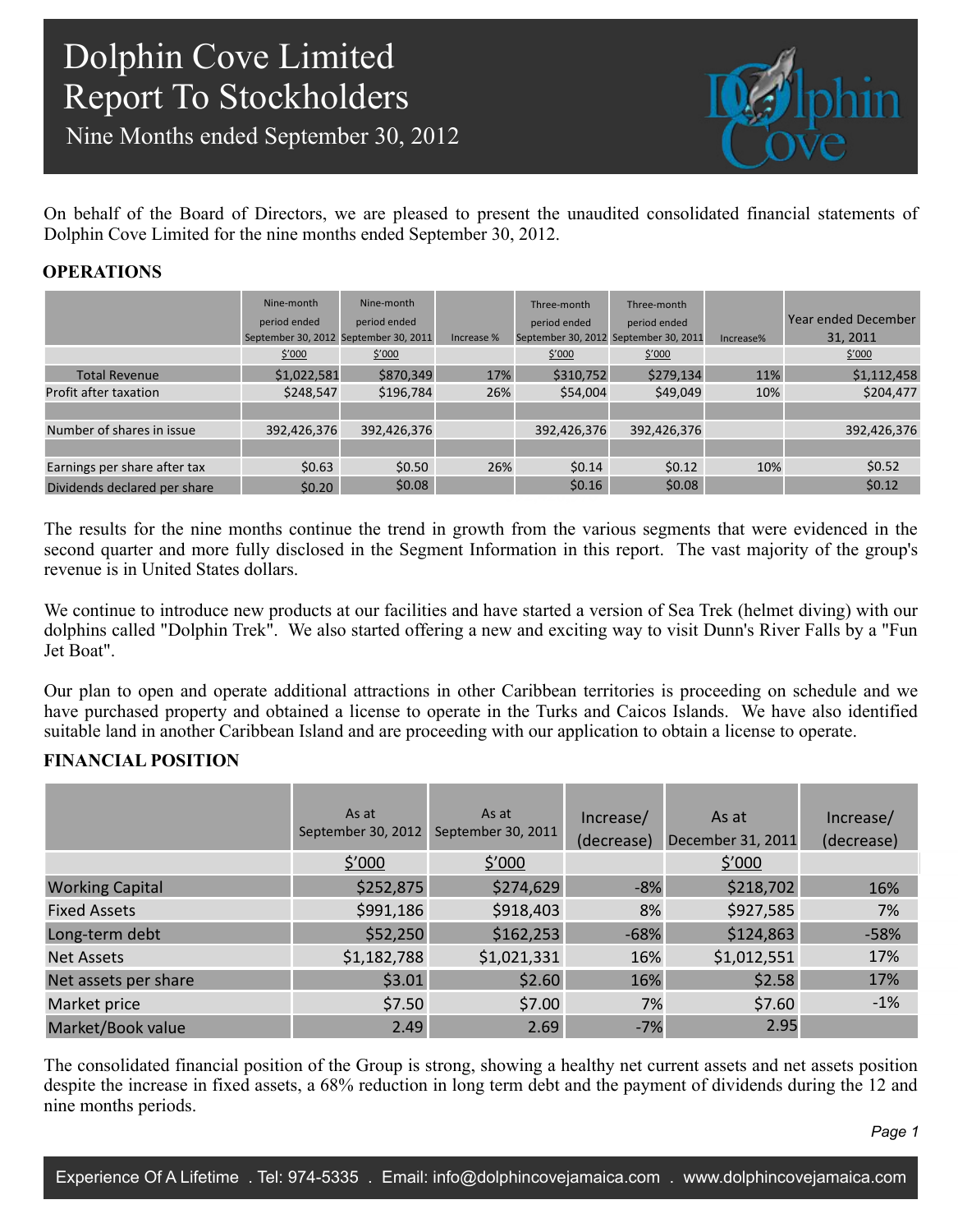Nine Months ended September 30, 2012



The Board of Directors declared a dividend of \$0.10 per share payable on November 7, 2012 which is not reflected in the third quarter results. This has brought dividend payments so far this year to 30 cents per share.

Hurricane Sandy, although passing close to our east, did minimal damage to our facility and once again our groins and breakwaters demonstrated their ability to protect our lagoon.

We continue to invest in our human resources, upgrade our facilities and undertake community work.Dolphin Cove won the World Travel Award for Caribbean's Leading Adventure Excursion in September and in November we received the Responsible Tourism Award from the UWI Centre for Tourism Policy and Research.

Director

Stafford Burrowes, OD Chairman and Chief Executive Officer

mmsduni **Director** 

Hon. William A. McConnell, O.J., C.D. Chairman of Audit Committee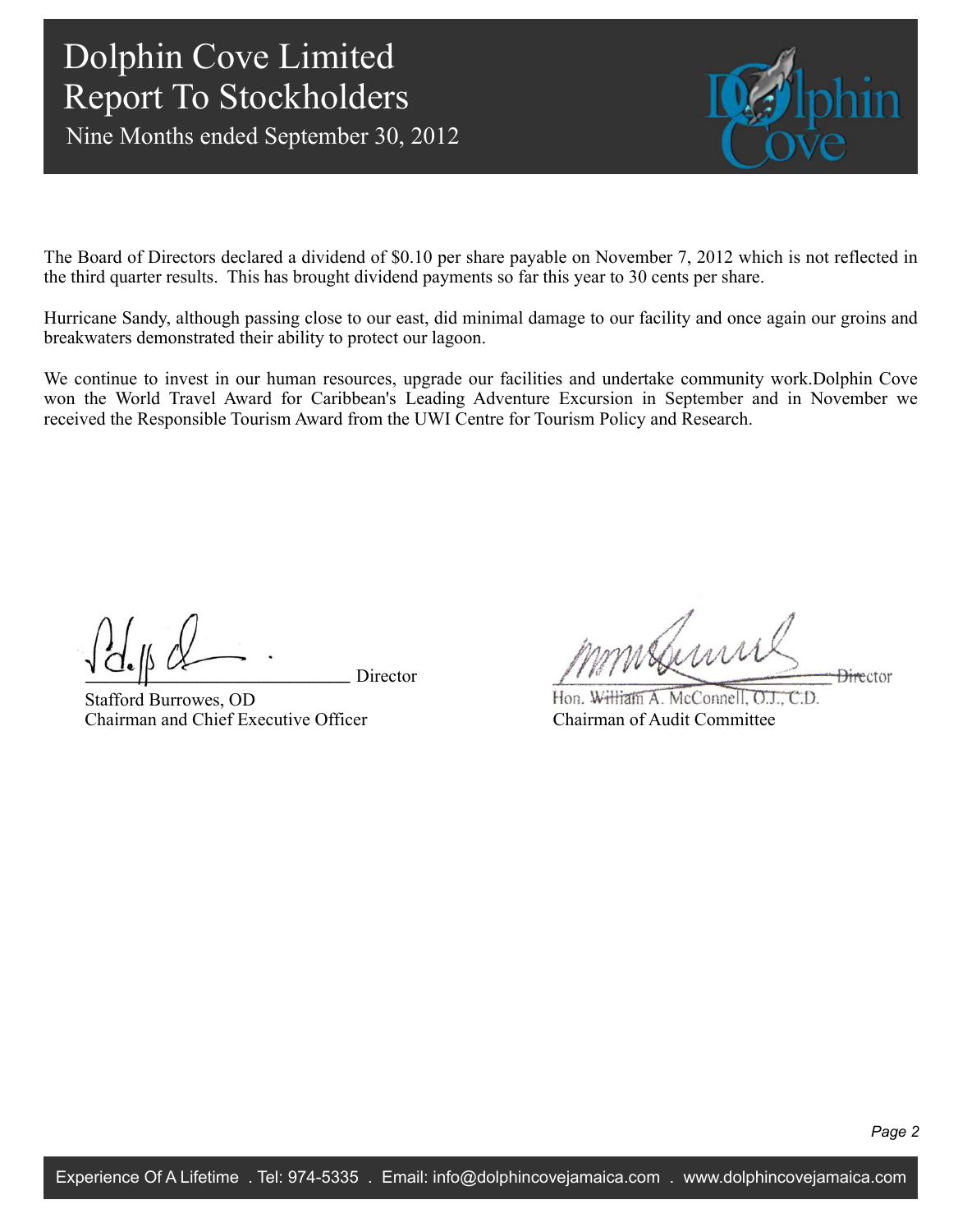Nine Months ended September 30, 2012



#### **DOLPHIN COVE LIMITED**

#### **Group Interim Statement of Financial Position As at September 30, 2012**

|                                              |    | As at<br>September 30, 2012<br>Unaudited | As at<br>September 30, 2011<br>Unaudited | As at<br><b>December 31, 2011</b><br><b>Audited</b> |
|----------------------------------------------|----|------------------------------------------|------------------------------------------|-----------------------------------------------------|
|                                              |    |                                          |                                          |                                                     |
| <b>CURRENT ASSETS</b>                        |    |                                          |                                          |                                                     |
| Cash and cash equivalents                    |    | 35,368,371                               | 41,124,731                               | 44,922,944                                          |
| Securities purchased under resale agreements |    | 55,956,623                               | 120,215,753                              | 63,558,935                                          |
| Investments                                  |    | 54,394,538                               | 55, 543, 233                             | 54,394,538                                          |
| Accounts receivable                          |    | 211,974,960                              | 165,290,575                              | 164,342,854                                         |
| Due from related parties                     |    | 7,696,981                                | 4,386,571                                | 5,878,625                                           |
| Taxation recoverable                         |    | 5,056,804                                | 3,991,569                                | 4,036,524                                           |
| Inventories                                  |    | 34,452,655                               | 25,936,473                               | 24,994,578                                          |
|                                              |    | 404,900,930                              | 416,488,905                              | 362,128,998                                         |
| NON-CURRENT ASSETS                           |    |                                          |                                          |                                                     |
| Property, plant and equipment                |    | 888, 849, 027                            | 807,388,414                              | 819,552,062                                         |
| <b>Biological</b> assets                     |    | 102,337,162                              | 111,014,682                              | 108,033,316                                         |
|                                              |    | 991,186,190                              | 918,403,096                              | 927,585,378                                         |
| <b>TOTAL ASSETS</b>                          | S  | 1,396,087,120                            | 1,334,892,001                            | 1,289,714,376                                       |
| <b>CURRENT LIABILITIES</b>                   |    |                                          |                                          |                                                     |
| Bank overdrafts, unsecured                   |    | 19,119,499                               | 1,415,451                                | 6,769,468                                           |
| Accounts payable and provisions              |    | 73,738,722                               | 68,374,194                               | 64, 154, 178                                        |
| Current portion of long term loans           |    | 58,643,498                               | 71,768,643                               | 72,496,871                                          |
| Taxation payable                             |    | 721,448                                  | 301,774                                  | 6,216                                               |
|                                              |    | 152,223,167                              | 141,860,062                              | 143,426,733                                         |
|                                              |    |                                          |                                          |                                                     |
| NON-CURRENT LIABILITY                        |    |                                          |                                          |                                                     |
| Deferred tax liability<br>Long term loans    |    | 9,022,612<br>52,250,000                  | 9,447,872<br>162,253,376                 | 8,873,757<br>124,862,788                            |
|                                              |    | 61,272,612                               | 171,701,248                              | 133,736,545                                         |
|                                              |    |                                          |                                          |                                                     |
| <b>SHAREHOLDERS EQUITY</b>                   |    |                                          |                                          |                                                     |
| Share capital                                |    | 257,960,325                              | 257,960,325                              | 257,960,325                                         |
| Capital reserve                              |    | 344,965,907                              | 345,742,071                              | 344,965,907                                         |
| Retained earnings                            |    | 579,665,109                              | 417,628,295                              | 409,624,866                                         |
|                                              |    | 1,182,591,341                            | 1,021,330,691                            | 1,012,551,098                                       |
| TOTAL SHAREHOLDERS'EQUITY AND LIABILITIES    | \$ | 1,396,087,120                            | 1,334,892,001                            | 1,289,714,376                                       |

Approved by the Board of Directors and signed on its behalf by:

 $\begin{array}{ccc} \n\bigvee_{i=1}^n & \mathcal{O}_{\bullet} \n\end{array}$  Director Stafford Burrowes, O.D.

 $\frac{1}{2}$ 

Hon. William A. McConnell, O.J., C.D.

*Page 3*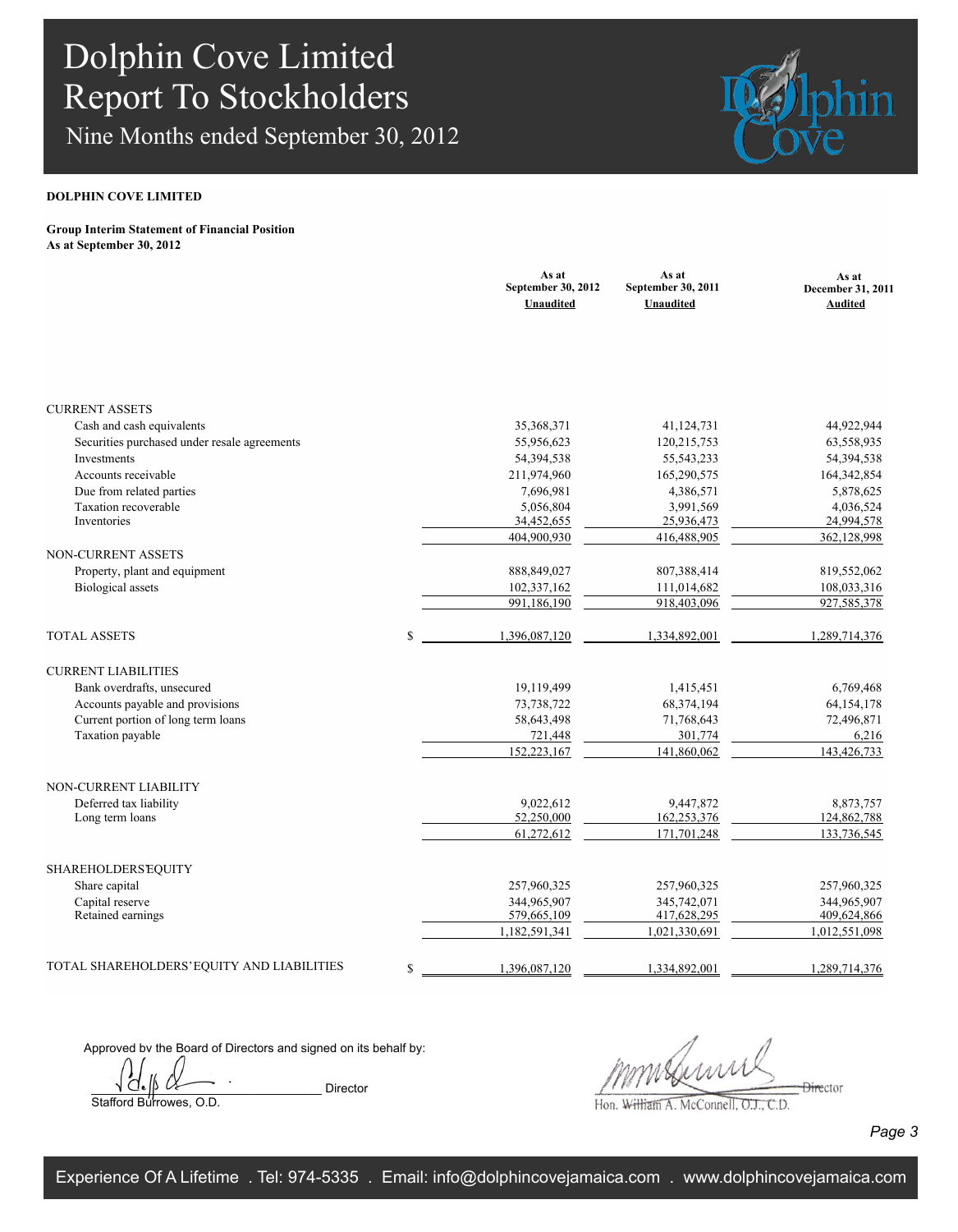Nine Months ended September 30, 2012



#### **DOLPHIN COVE LIMITED**

**Group Interim Statements of Comprehensive Income Nine -months ended September 30, 2012**

|                                          | Nine-months<br>ended<br>September 30, 2012 | <b>Nine-months</b><br>ended<br>September 30, 2011 | <b>Three-months</b><br>ended<br>September 30, 2012 | <b>Three-months</b><br>ended<br>September 30, 2011 | Year<br>ended<br>December 31, 2011 |
|------------------------------------------|--------------------------------------------|---------------------------------------------------|----------------------------------------------------|----------------------------------------------------|------------------------------------|
|                                          | <b>Unaudited</b>                           | Unaudited                                         | Unaudited                                          | Unaudited                                          | <b>Audited</b>                     |
| <b>OPERATING REVENUE:</b>                |                                            |                                                   |                                                    |                                                    |                                    |
|                                          |                                            |                                                   | 310,751,889                                        | 279,133,590                                        |                                    |
| Dolphin attraction revenue               | 753,477,028                                | 618,995,214                                       | 226,520,201                                        | 202,429,487                                        | 794,006,489                        |
| Less: Direct costs of dolphin attraction | (76, 296, 640)                             | (67, 755, 518)                                    | (24, 333, 950)                                     | (23,846,635)                                       | (80, 886, 060)                     |
|                                          | 677,180,389                                | 551,239,695                                       | 202,186,250                                        | 178,582,852                                        | 713,120,429                        |
| Ancillary services revenue               | 268,517,941                                | 251, 353, 732                                     | 83,944,611                                         | 76,623,449                                         | 317,853,768                        |
| Less: Direct costs of ancillary services | (46, 805, 556)                             | (46, 457, 226)                                    | (15, 844, 741)                                     | (14, 335, 536)                                     | (58,014,646)                       |
|                                          | 221,712,385                                | 204,896,506                                       | 68,099,869                                         | 62,287,913                                         | 259.839.122                        |
| Gross profit                             | 898, 892, 773                              | 756,136,202                                       | 270,286,119                                        | 240,870,765                                        | 972,959,551                        |
| Other income                             | 585,664                                    | 105,882                                           | 287,078                                            | 80,654                                             | 597,699                            |
|                                          | 899,478,438                                | 756,242,084                                       | 270,573,197                                        | 240,951,419                                        | 973.557.250                        |
| <b>OPERATING EXPENSES:</b>               |                                            |                                                   |                                                    |                                                    |                                    |
| Selling                                  | 252,546,254                                | 225,396,073                                       | 67,773,380                                         | 76,184,745                                         | 301,273,283                        |
| Other operations                         | 215,185,150                                | 191,609,837                                       | 80,350,590                                         | 67,720,455                                         | 263,960,059                        |
| Administrative                           | 162,643,927                                | 123,318,882                                       | 59,340,134                                         | 42,359,742                                         | 177,819,869                        |
|                                          | 630, 375, 331                              | 540,324,792                                       | 207,464,104                                        | 186,264,942                                        | 743,053,211                        |
| Profit before finance income and costs   | 269, 103, 106                              | 215,917,292                                       | 63,109,093                                         | 54,686,477                                         | 230,504,039                        |
| Finance income                           | 6,459,533                                  | 7,387,702                                         | 3,435,601                                          | 2,998,306                                          | 8,722,172                          |
| Finance costs                            | (27,016,131)                               | (26, 521, 305)                                    | (12,540,768)                                       | (8,635,469)                                        | (35,317,035)                       |
| Profit before taxation                   | 248,546,508                                | 196,783,689                                       | 54,003,926                                         | 49,049,315                                         | 203,909,176                        |
| Taxation                                 |                                            |                                                   |                                                    |                                                    | 567,899                            |
| Profit for the period                    | \$<br>248,546,508                          | 196,783,689                                       | 54,003,926                                         | 49,049,315                                         | 204,477,075                        |

Other Comprehensive Income

Fair value depreciation of available for sale investments (776,164) (776,164)

203,700,911

*Page 4*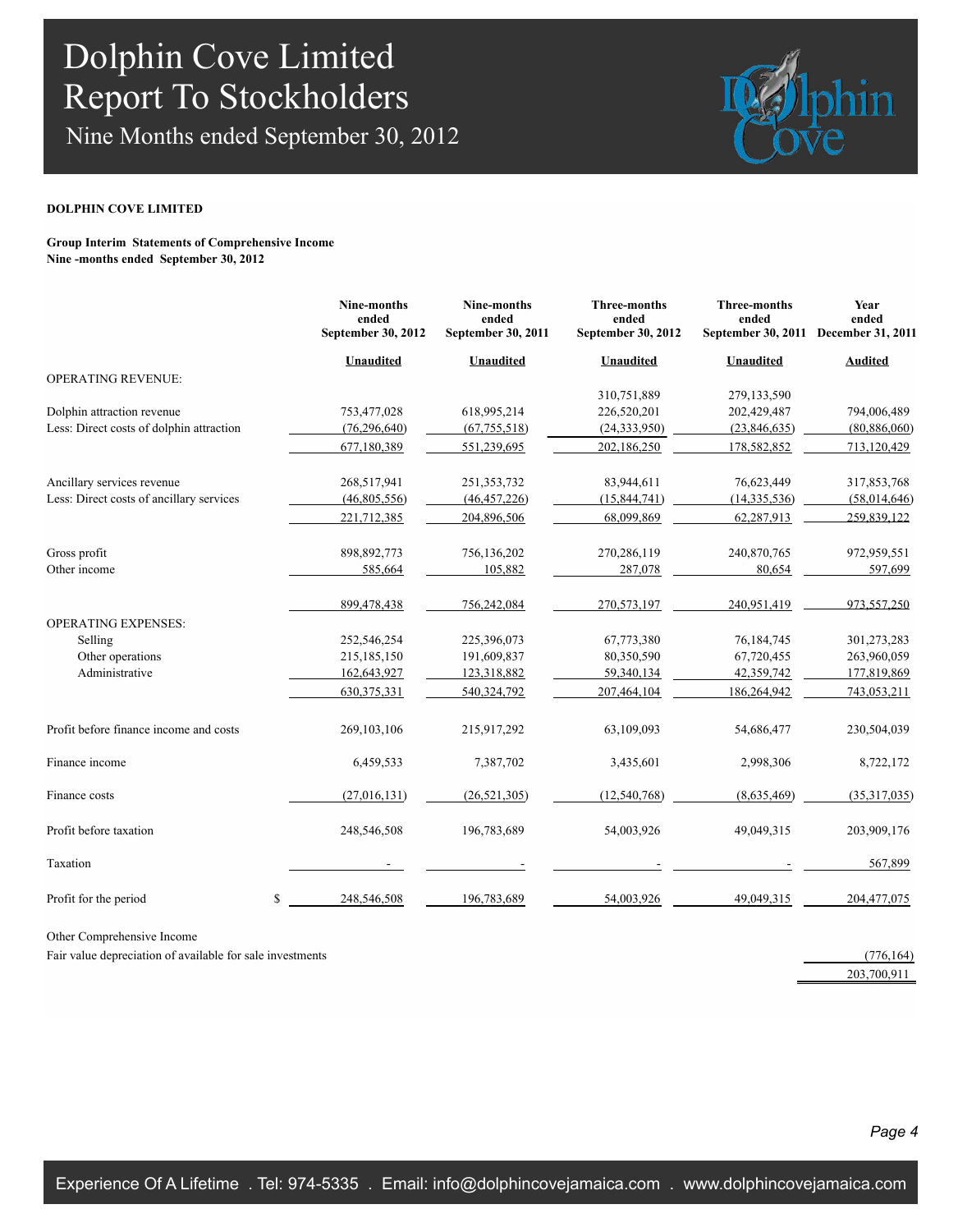Nine Months ended September 30, 2012



### **DOLPHIN COVE LIMITED**

**Group Interim Statement Changes in Stockholder's Equity Nine -months ended September 30, 2012**

|                                                      | Nine-months<br>ended<br><b>September 30, 2012</b> | Nine-months<br>ended<br>September 30, 2011 | Year<br>ended<br>December 31, 2011 |
|------------------------------------------------------|---------------------------------------------------|--------------------------------------------|------------------------------------|
|                                                      | <b>Unaudited</b>                                  | <b>Unaudited</b>                           | <b>Audited</b>                     |
| Balances at beginning of period                      | \$<br>1,012,551,098                               | 856, 197, 432                              | 856, 197, 432                      |
| Transactions recorded directly in equity:            |                                                   |                                            |                                    |
| Issue of shares and adjustments                      |                                                   | (256,799)                                  | (256,799)                          |
| Dividends                                            | (78, 506, 264)                                    | (31,393,631)                               | (47,090,446)                       |
| Fair Value depn. of available -for- sale investments |                                                   |                                            | (776, 164)                         |
| Profit for the period, being total                   |                                                   |                                            |                                    |
| comprehensive income:                                | \$<br>248,546,508                                 | 196,783,689                                | 204, 477, 075                      |
| Balance at end of period                             | \$<br>1,182,591,341                               | 1,021,330,691                              | 1,012,551,098                      |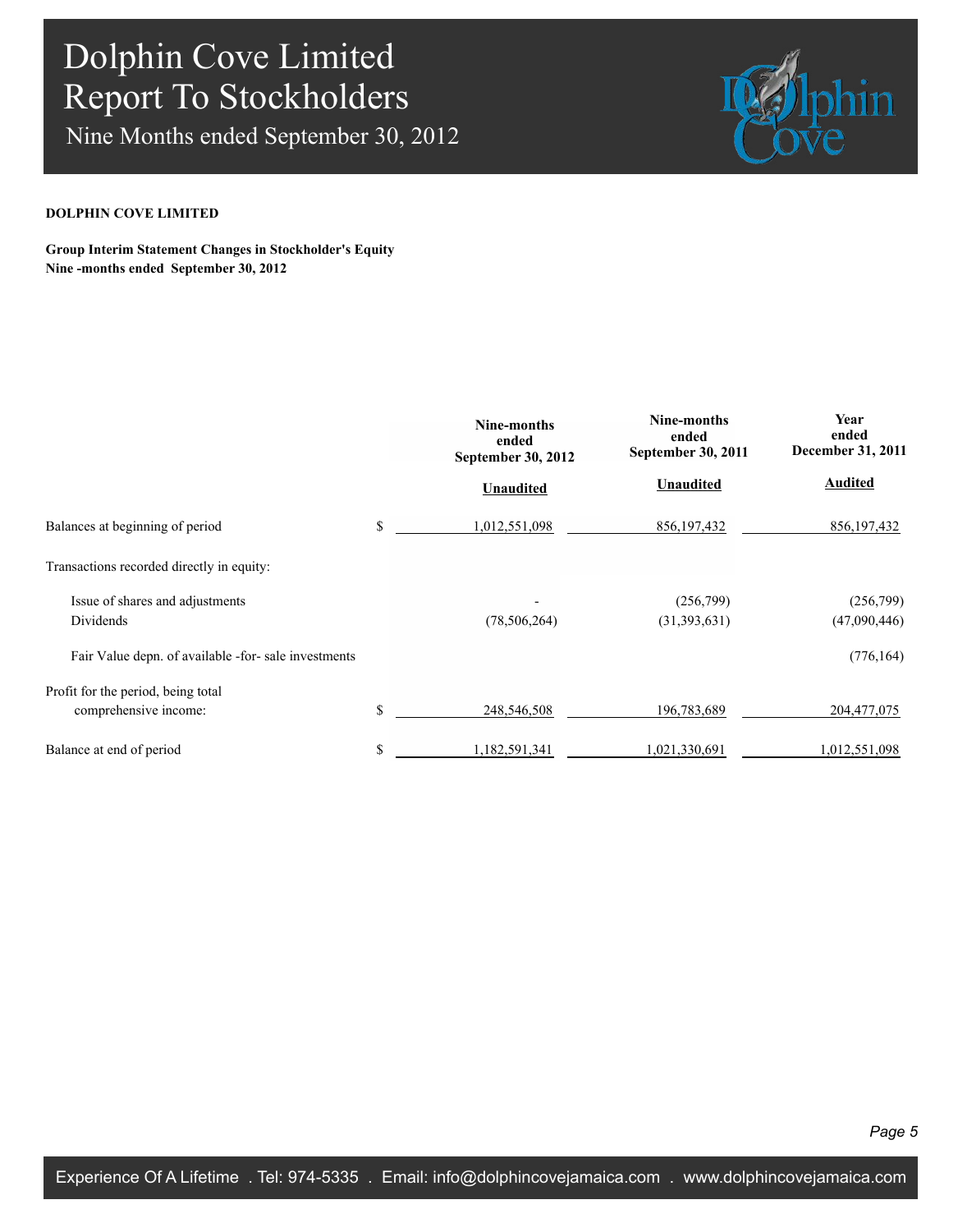Nine Months ended September 30, 2012



### **DOLPHIN COVE LIMITED**

#### **Group Interim Statement of Cash Flows**

|                                                                  | ended<br>September 30, 2012 | ended<br>September 30, 2011 | Year<br>ended<br>December 31, 2011 |  |
|------------------------------------------------------------------|-----------------------------|-----------------------------|------------------------------------|--|
|                                                                  | Unaudited                   | Unaudited                   | Audited                            |  |
| CASH FLOWS FROM OPERATING ACTIVITIES                             |                             |                             |                                    |  |
| Profit for the period<br>Adjustments for:                        | 248,546,508                 | 196,783,689                 | 204, 477, 075                      |  |
| Depreciation and amortisation                                    | 23,932,404                  | 22,613,203                  | 30,833,295                         |  |
| Interest income                                                  | (6,459,533)                 | (7, 387, 702)               | (8, 722, 172)                      |  |
| Interest expense                                                 | 27,016,131                  | 26,521,305                  | 22,640,117                         |  |
| Gain on disposal of property, plant and equipment<br>Tax expense | $\overline{\phantom{0}}$    | (70,000)                    | (570,000)<br>(567, 899)            |  |
| Operating profit before changes in working capital               | 293,035,510                 | 238,460,495                 | 248,090,416                        |  |
| Accounts receivable                                              | (47, 632, 106)              | (40,655,386)                | (39,606,135)                       |  |
| Inventories                                                      | (9,458,077)                 | (617, 104)                  | 324,791                            |  |
| Accounts payable and provisions                                  | 9,584,544                   | 5,819,572                   | 152,981                            |  |
| Due from/to related parties, net                                 | (1,800,456)                 | (1,988,664)                 | (3,480,718)                        |  |
| Cash generated from operations                                   | 243,729,416                 | 201,018,913                 | 205,481,335                        |  |
| Interest paid                                                    | (27,016,131)                | (26, 521, 305)              | (21, 193, 542)                     |  |
| Income tax paid/withheld                                         | (156, 193)                  | (8,099,179)                 | (8,445,908)                        |  |
| Net cash provided by operating activities                        | 216,557,093                 | 166.398.429                 | 175.841.885                        |  |
| <b>CASH FLOWS FROM INVESTING ACTIVITIES</b>                      |                             |                             |                                    |  |
| Interest received                                                | 6,459,533                   | 7,387,702                   | 8,620,642                          |  |
| Securities purchased under resale agreements                     | 7,602,313                   | 27,665,637                  | 139,865,688                        |  |
| Investment                                                       |                             |                             |                                    |  |
| Additions to property, plant and equipment                       | (85, 937, 613)              | (30, 288, 939)              | (49, 180, 314)                     |  |
| Proceeds from disposal of property, plant and equipment          |                             | 70,000                      | 2,250,000                          |  |
| Additions to biological assets                                   | (1,613,504)                 | (134,000)                   | (325,000)                          |  |
| Loan receivable                                                  |                             | 625,798                     | 625,798                            |  |
| Investements acquired                                            | (0)                         |                             | (55, 170, 702)                     |  |
| Net cash used by investing activities                            | (73, 489, 272)              | 5,326,197                   | 46,686,112                         |  |
| CASH FLOWS FROM FINANCING ACTIVITIES                             |                             |                             |                                    |  |
| Dividends paid                                                   | (78, 506, 264)              | (31, 393, 631)              | (47,090,446)                       |  |
| shares issued                                                    |                             | (256,799)                   | (256,799)                          |  |
| Long term liabilities received, net of repayments                | (86, 466, 161)              | (99.627.279)                | (136.289.639)                      |  |
| Net cash (used)/provided by financing activities                 | (164, 972, 425)             | (131, 277, 709)             | (183, 636, 884)                    |  |
| Net increase in cash resources                                   | (21,904,604)                | 40,446,917                  | 38,891,113                         |  |
| Cash resources at beginning of the period                        | 38,153,476                  | (737, 637)                  | (737, 637)                         |  |
| CASH RESOURCES AT END OF PERIOD                                  | \$<br>16,248,872            | 39,709,280                  | 38, 153, 476                       |  |
| Comprising:                                                      |                             |                             |                                    |  |
| Cash and cash equivalents                                        | 35,368,371                  | 41,124,731                  | 44,922,944                         |  |
| Bank overdrafts, unsecured                                       | (19, 119, 499)              | (1,415,451)                 | (6,769,468)                        |  |
|                                                                  | \$<br>16,248,872            | 39,709,280                  | 38,153,476                         |  |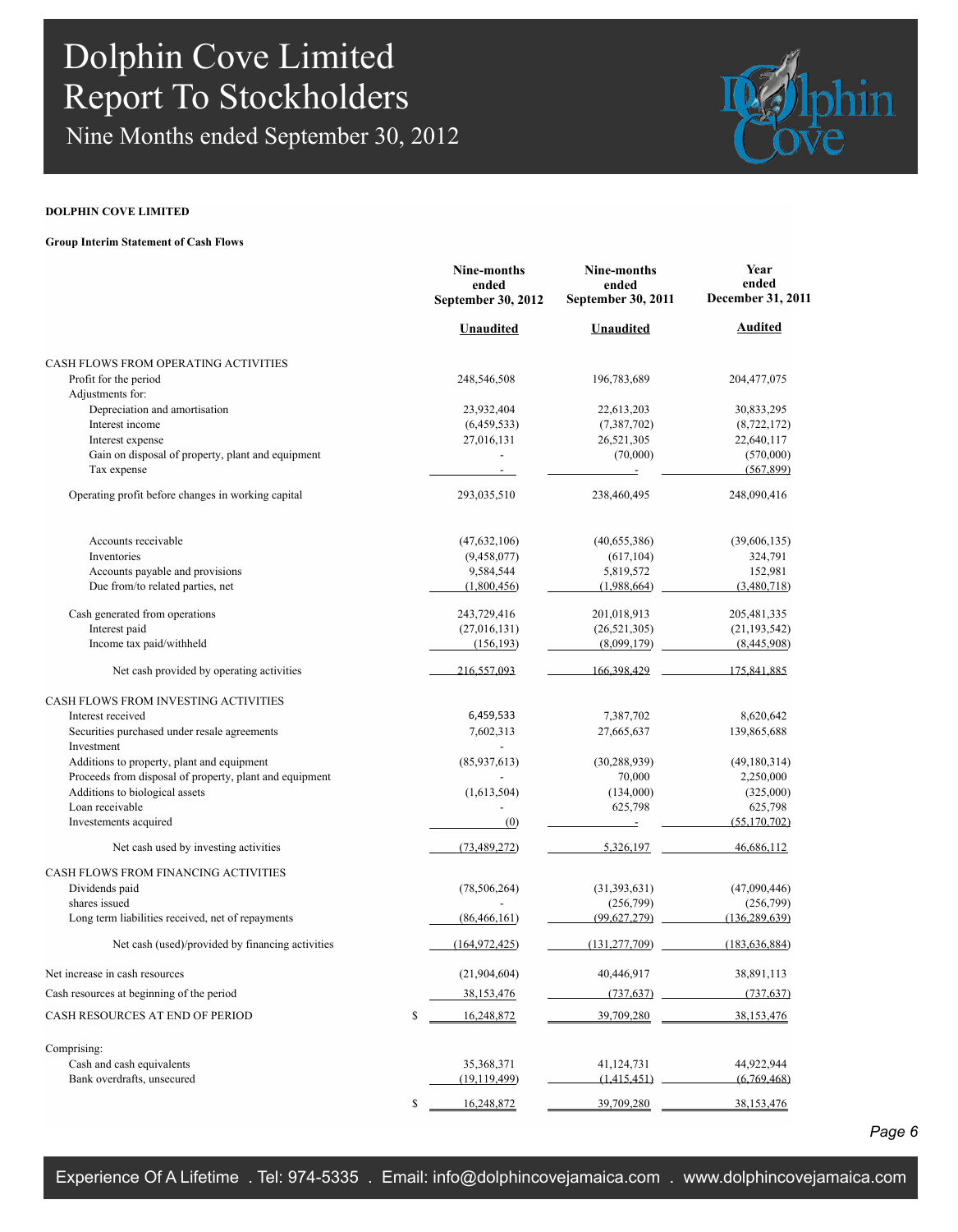.

Nine Months ended September 30, 2012



#### **DOLPHIN COVE LIMITED**

### **Selected Explanatory Notes Nine-months ended September 30, 2012**

#### Basis of preparation

These condensed interin consolidated financial statements have been prepared in accordance with accounting policies set out in note 2 to the audited consolidated financial statement for the year ended December 31, 2011 which have been consistently applied from period to period.

#### Segment information

|                                | Nine month period to September 30, 2012 |             |                          |             |               |  |  |
|--------------------------------|-----------------------------------------|-------------|--------------------------|-------------|---------------|--|--|
|                                | Offshore                                |             |                          |             |               |  |  |
|                                | Ocho Rios                               | Hanover     | Other                    | Development | Total         |  |  |
| Reportable segment assets      | 1,302,348,482                           | 324,340,870 | 23,218,535               | 64,081,903  | 1,713,989,790 |  |  |
| Capital expenditure            | 21,804,247                              | 1,053,968   | 610,998                  | 64,081,903  | 87,551,117    |  |  |
| Reportable segment liabilities | 199,242,357                             | 234,657,046 | $\overline{\phantom{a}}$ | 64,081,903  | 497,981,307   |  |  |

|                                | Year ended December 31, 2011 |             |            |             |               |  |  |
|--------------------------------|------------------------------|-------------|------------|-------------|---------------|--|--|
|                                |                              | Offshore    |            |             |               |  |  |
|                                | Ocho Rios                    | Hanover     | Other      | Development | Total         |  |  |
| Reportable segment assets      | 1,272,874,998                | 303,465,300 | 21,197,550 |             | 1,597,537,848 |  |  |
| Capital expenditure            | 36,853,226                   | 11,813,077  | 839,011    |             | 49,505,314    |  |  |
| Reportable segment liabilities | 264,337,553                  | 287,428,955 |            |             | 551,766,508   |  |  |

|                                       | Nine month period to September 30, 2012 |                |                          |             |                |  |  |
|---------------------------------------|-----------------------------------------|----------------|--------------------------|-------------|----------------|--|--|
|                                       |                                         | Offshore       |                          |             |                |  |  |
|                                       | Ocho Rios                               | Hanover        | Other                    | Development | Total          |  |  |
| Gross revenue from external customers | 730,552,326                             | 238,347,614    | 54,266,358               |             | 1,022,580,634  |  |  |
| Finance Income                        | 17,632,320                              |                | $\overline{\phantom{0}}$ |             | 17,632,320     |  |  |
| Finance cost                          | (24, 863, 294)                          | (13, 325, 624) |                          |             | (38, 188, 918) |  |  |
| Depreciation and amortization         | (17, 338, 478)                          | (5,056,685)    | (1,537,241)              |             | (23, 932, 404) |  |  |
| Segment Profit/Loss                   | 175,919,057                             | 73,647,478     | (1,020,027)              |             | 248,546,508    |  |  |

|                                       | Nine month period to September 30, 2011 |                |               |             |                |  |
|---------------------------------------|-----------------------------------------|----------------|---------------|-------------|----------------|--|
|                                       |                                         |                |               | Offshore    |                |  |
|                                       | Ocho Rios                               | Hanover        | Other         | Development | Total          |  |
| Gross revenue from external customers | 639,963,020                             | 169,748,565    | 60,637,361    |             | 870,348,946    |  |
| Finance Income                        | (24, 678, 669)                          | ۰              | . .           |             | (24, 678, 669) |  |
| Finance cost                          | (25,073,370)                            | (18, 738, 902) |               |             | (43,812,272)   |  |
| Depreciation and amortization         | (17, 250, 452)                          | (4,481,255)    | (881, 496)    |             | (22, 613, 203) |  |
| Taxation expense                      |                                         |                |               |             |                |  |
| Segment profit after tax              | 164,144,208                             | 36,762,144     | (4, 122, 662) |             | 196,783,689    |  |

#### *Page 7*